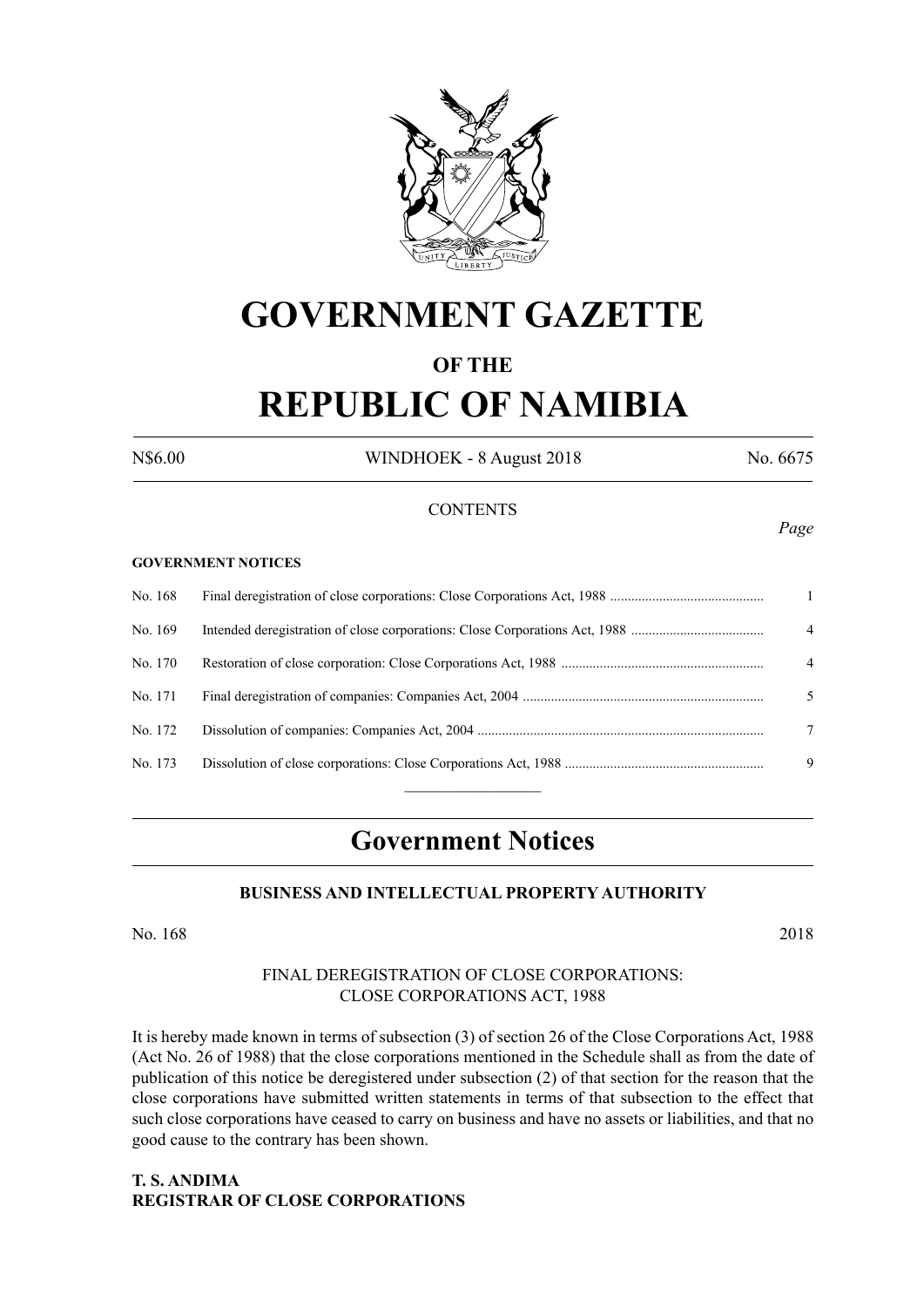**NOTE:** No guarantee is given in respect of the accuracy of the particulars furnished and no responsibility is accepted for errors or omissions or the consequences thereof.

| CC/1996/1113 | CRESENT SOFTWARE CC, P.O. BOX 3716, WINDHOEK, N\$200 (10)                                        |
|--------------|--------------------------------------------------------------------------------------------------|
| CC/1997/0398 | DIAL - A - NUMBER CC, P.O. BOX 10332, KHOMASDAL, WINDHOEK, N\$100 (6)                            |
| CC/1997/0366 | KNIGHT GUARD CC, P.O. BOX 20024, WINDHOEK, N\$ 100 (6)                                           |
| CC/1999/1479 | GRUTTES WELDING CC, P.O. BOX 2921, WALVIS BAY, N\$100 (5)                                        |
| CC/2000/1098 | COMPU SEC CC, P.O. BOX 266, ROSH PINAH, N\$100 (10)                                              |
| CC/2001/1875 | MULLER E-COMMERCE ENTERPRISES CC, P. O. BOX 3203, WINDHOEK,<br>N\$10(6)                          |
| CC/2001/2230 | ERF NUMBER THREE MEERSIG CC, P.O. BOX 1857, WINDHOEK, N\$100 (8)                                 |
| CC/2002/1358 | FAST PRINT SERVICES CC, P.O. BOX 22587, WINDHOEK, N\$1000 (6)                                    |
| CC/2002/2320 | ZWARNAM INVESTMENTS CC, P.O. BOX 4440, WALVIS BAY, N\$100 (6)                                    |
| CC/2002/1717 | DORADO INFORMATION TECHNOLOGY CENTRE CC, P.O. BOX 20978,<br>WINDHOEK, N\$100 (9)                 |
| CC/2002/2693 | PALM COURT PROPERTY THIRTY SIX CC, P.O. BOX 2184, WINDHOEK,<br>N\\$100(8)                        |
| CC/2003/0544 | EMPTY INVESTMENTS THIRTY CC, P.O. BOX 31356, WINDHOEK, N\$ 100 (6)                               |
| CC/2003/1033 | KAI NOLTE CONSULTING CC, P.O. BOX 31606, WINDHOEK, N\$100 (10)                                   |
| CC/2003/0301 | GEARBOX AXLE CAR AND TRUCK REPAIRS CC, P.O. BOX 11598, KLEIN<br>WINDHOEK, WINDHOEK, N\$100 (7)   |
| CC/2004/0024 | MBWITI FOOD SUPPLIERS CC, P.O.BOX 1320, OSHAKATI, N\$ 100 (6)                                    |
| CC/2004/2301 | ATLANTIC KITCHENS AND CUPBOARDS CC, P.O. BOX 2229, SWAKOPMUND,<br>$\text{NS } 100 \mid (4)$      |
| CC/2004/0712 | BETTER INVESTMENT ONE CC, P.O. BOX 927, KEETMANSHOOP, N\$ 100 (1)                                |
| CC/2004/1021 | LINDEQUEST INVESTMENT NUMBER ONE CC, P.O. BOX 3203, WINDHOEK,<br>N\$100(6)                       |
| CC/2005/0171 | MULTI-TECH CONSTRUCTION CC, P.O. BOX 24305, SWAKOPMUND, N\$ 100 (5)                              |
| CC/2005/2018 | TDI MOTORS CC, P. O. BOX 3071, WINDHOEK, N\$300 (6)                                              |
| CC/2005/3841 | SEVENTH HEAVEN GUESTHOUSE CC, P.O. BOX 4440, WALVIS BAY, N\$ 100 (1)                             |
| CC/2005/1359 | EASY BUILD CC, P.O. BOX 25304, WINDHOEK, N\$100 (5)                                              |
| CC/2006/2429 | PICK A CARD CC, P.O. BOX 80971, OLYMPIA, WINDHOEK, N\$100 (10)                                   |
| CC/2008/3707 | PROMARK DISTRIBUTION CC, P.O. BOX 80503, OLYMPIA, WINDHOEK,<br>N\$100(6)                         |
| CC/2008/2054 | FINKELDEY INVESTMENTS CC, P.O. BOX 9779, WINDHOEK, N\$100 (6)                                    |
| CC/2009/2243 | SLEEPNET MEDICAL SUPPLIES CC, P.O. BOX 2184, WINDHOEK, N\$100 (9)                                |
| CC/2009/4944 | WAW HARDWARRE STORE CC, P.O. BOX 81512, OLYMPIA, WINDHOEK,<br>N\$100(6)                          |
| CC/2010/1036 | FBI BUILDING CONTRACTORS AND RENOVATIONS CC, P.O. BOX 10350,<br><b>WINDHOEK, N\$ 100 (5)</b>     |
| CC/2011/4383 | SEIZE THE MOMENT INVESTMENTS SIXTY FOUR CC, P.O. BOX 65,<br><b>TSUMEB, N\$100 (6)</b>            |
| CC/2011/5452 | MI-JOCY NAIL AND BEAUTY SALON CC, P.O. BOX 8418, SWAKOPMUND,<br>N\$100(1)                        |
| CC/2011/2156 | HEDIMBI FRESH FISH AND MEAT PRODUCE CC P.O. BOX 61629, KATUTURA,<br><b>WINDHOEK, N\$ 100 (6)</b> |
| CC/2011/3963 | FABRIC AGENCIES CC, P.O. BOX 91000, KLEIN WINDHOEK, WINDHOEK,<br>N\$ 100 (10)                    |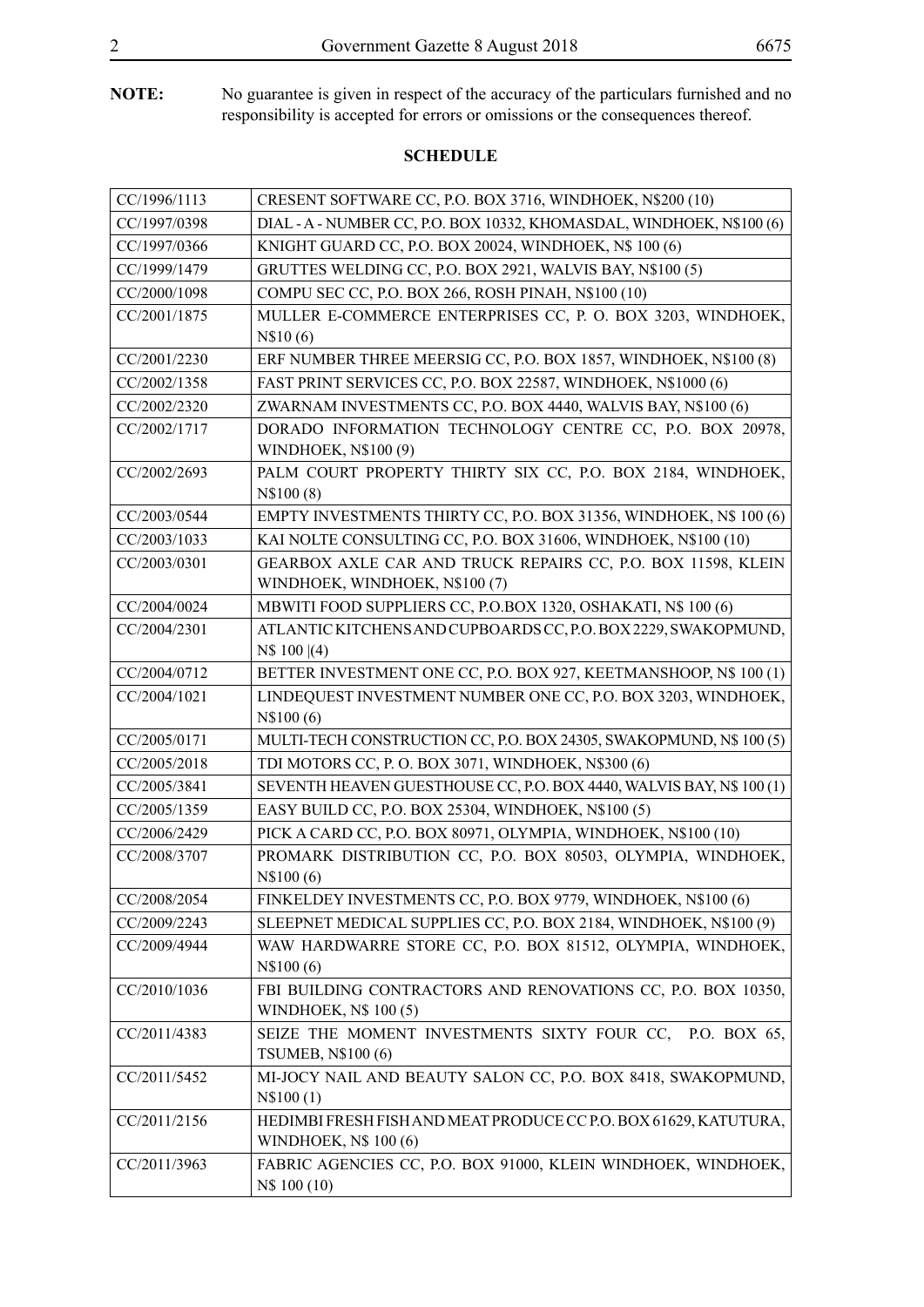| CC/2011/1560   | KAUNDIM VERSATILE INVESTMENTS CC, P.O. BOX 22766, WINDHOEK,<br>N\\$100(6)                     |
|----------------|-----------------------------------------------------------------------------------------------|
| CC/2012/5426   | EDULIWA LONGA INVESTMENTS CC, P.O. BOX 4199, ONGWEDIVA, N\$ 100 (6)                           |
| CC/2012/10030  | LINYATI CONSTRUCTION CC, P.O. BOX 1871, KATIMA MULILO, N\$ 100 (5)                            |
| CC/2012/10719  | MOLALA INVESTMENTS PROPERTIES CC, P.O. BOX 1871, KATIMA MULILO,<br>N\$ 100 (8)                |
| CC/2012/10718  | OMUTINDI INVESTMENTS PROPERTIES CC, P.O. BOX 1871, KATIMA<br><b>MULILO, N\$ 100 (8)</b>       |
| CC/2012/9436   | BRADLEY'S VEHICLE CLEANING SERVICE CC, P.O. BOX 10120, WINDHOEK,<br>N\$100(6)                 |
| CC/2012/1407   | OASIS IN THE DESERT LODGE CC, P.O. BOX 24523, WINDHOEK, N\$ 200 (1)                           |
| CC/2012/1346   | LION LEGAL CONSULTANCY, CC, P.O. BOX 25238, WINDHOEK, N\$100 (10)                             |
| CC/2012/6034   | SLLIM CAT INVESTMENTS CC, P.O. BOX 90001, KLEIN WINDHOEK<br><b>WINDHOEK, N\$100 (6)</b>       |
| CC/2013/09435  | SPLASH CASH LOAN CC, P.O. BOX 362, KATIMA MULILO, N\$100 (8)                                  |
| CC/2013/10835  | CALCULI INVESTMENTS THIRTY THREE CC, P.O. BOX 2781, WINDHOEK,<br>N\\$100 (6)                  |
| CC/2013/04405  | J CUFF CONSTRUCTION CC, P.O. BOX 90001, KLEIN WINDHOEK,<br><b>WINDHOEK, N\$100 (5)</b>        |
| CC/2014/00777  | R AND S CASH LOAN CC, P.O. BOX 1837, WALVIS BAY, N\$ 10 000 (8)                               |
| CC/2014/01936  | KUSSELA PROPERTY ENTERPRISES CC, P.O. BOX 3203, WINDHOEK, N\$ 100 (8)                         |
| CC/2014/03340  | BLISS TOURS AND TRANSFERS SERVICES CC, P.O. BOX 6387,<br>AUSSPANNPLATZ, WINDHOEK, N\$ 100 (7) |
| CC/2015/08146  | J.J. LAIMO TRADING ENTERPRISES CC, P.O. BOX 93, OUTAPI, N\$ 100 (6)                           |
| CC/2015//11924 | SAMANI SOLUTIONS CC, P.O. BOX 11257, WINDHOEK, N\$200, WINDHOEK,<br>N\$ 100 (10)              |
| CC/2015/14432  | NSIGWE TRADING CC, P.O. BOX 4511, WALVIS BAY, N\$ 100 (10)                                    |
| CC/2015/11951  | KLIPRIVER GAME BREEDERS CC, P.O. BOX 785, WINDHOEK, N\$ 100 (10)                              |
| CC/2015/11679  | KASTEEL INVESTMENTS FIFTY CC, P.O. BOX 81905, OLYMPIA, WINDHOEK,<br>N\$ 100 (6)               |
| CC/2015/02621  | E AND VZ TRANSPORT CC, P.O. BOX 30, WINDHOEK, N\$ 100 (7)                                     |
| CC/2016/01587  | UK TYRES AND MOTORS CC, P.O. BOX 2527, OLYMPIA, WINDHOEK, N\$100 (6)                          |
| CC/2016/11484  | PH INVESTMENTS CC, P.O. BOX 10603, KHOMASDAL, WINDHOEK, N\$ 100 (6)                           |
| CC/2016/09633  | LIYALI BUILDING AND HOME MAITENANCE SERVICES CC, P.O. BOX 416,<br>KATIMA MULILO, N\$100 (6)   |
| CC/2016/03329  | LELLA'S INVESTMENTS CC, P.O. BOX 748, NGWEZE KATIMA MULILO, N\$<br>100(6)                     |
| CC/2016/08258  | ONOONGA INVESTMENT CC, P.O. BOX 2792, WALVIS BAY, N\$ 100 (6)                                 |
| CC/2016/08614  | MULISHENI CORPORATE WEAR CC, P.O. BOX 86186, EROS, WINDHOEK,<br>N\$ 100 (3)                   |
| CC/2016/03193  | ALTERMIRA PRIVATE SCHOOL CC, P.O. BOX 24497, WINDHOEK, N\$100 (10)                            |
| CC/2016/01029  | STRONG WOMEN CLEANING SERVICES CC, P.O. BOX 25130, WINDHOEK,<br>N\\$100 (10)                  |
| CC/2016/12728  | RSSI RECORD MANAGEMENT AND ARCHIVING SOLUTIONS CC, P.O. BOX<br>24685, WINDHOEK, N\$100 (6)    |
| CC/2016/14778  | SGB INVESTMENT CC, P.O. BOX 21697, WINDHOEK, N\$1000 (6)                                      |
| CC/2017/05431  | DORRY SIMON TRADING CC, P.O. BOX 13008, EENHNA, N\$2000 (6)                                   |
| CC/2017/03206  | WEI MEMBER TRADING CC, P.O. BOX 1877, NGWEZE KATIMA MULILO, N\$<br>100(6)                     |
| CC/2017/06462  | SAREL JOHANNES DU PLESSIS TRADING CC, P.O.BOX 90430, KLEIN<br>WINDHOEK, WINDHOEK, N\$100 (6)  |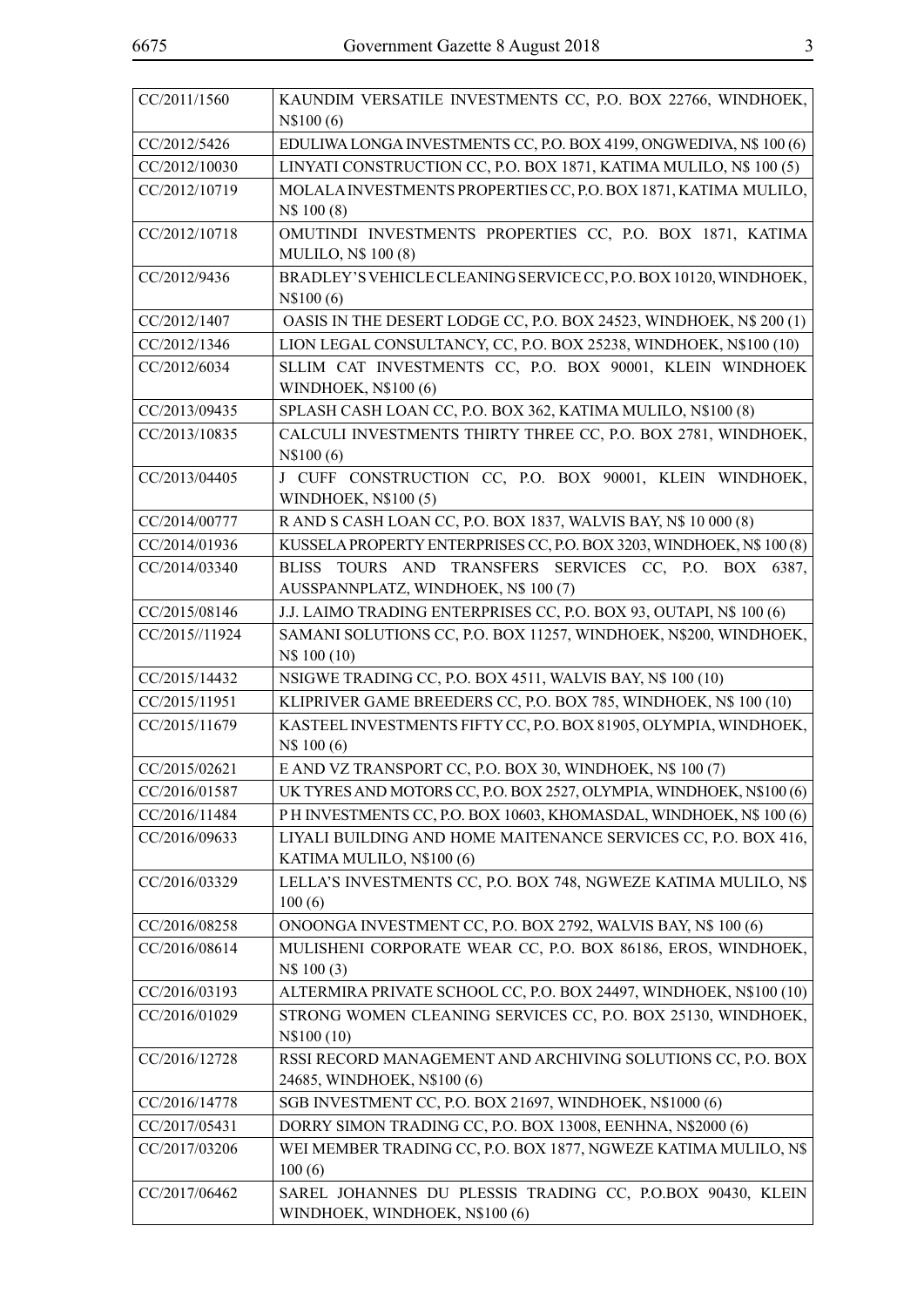| $\vert$ CC/2017/04705 | ALTERTRAVEL AFRICA CC, P.O. BOX 24497, WINDHOEK, N\$ 100 (1) |                                                                |  |                                                     |  |  |  |  |
|-----------------------|--------------------------------------------------------------|----------------------------------------------------------------|--|-----------------------------------------------------|--|--|--|--|
| $\vert$ CC/2017/08112 |                                                              | HOPE PRIVATE HOSPITAL CC, P.O. BOX 3215, REHOBOTH, N\$ 100 (6) |  |                                                     |  |  |  |  |
| I CC/2017/12092       |                                                              |                                                                |  | BLACK DIAMOND CLOTHING KARASBURG CC, P.O. BOX 2000, |  |  |  |  |
|                       | KEETMANSHOOP, N\$100 <sub>(6)</sub>                          |                                                                |  |                                                     |  |  |  |  |

 $\frac{1}{2}$ 

No. 169 2018

#### INTENDED DEREGISTRATION OF CLOSE CORPORATIONS: CLOSE CORPORATIONS ACT, 1988

It terms of Section 26 (1) of the Close Corporations Act, 1988 (Act No. 26 of 1988), I hereby give notice that I have, at the expiration of two months, from the date of publication of this notice, the close corporations mentioned in the schedule will, unless goo cause is shown to the contrary, be deregistered.

### **T. S. ANDIMA REGISTRAR OF CLOSE CORPORATIONS**

**NOTE:** No guarantee is given in respect of the accuracy of the particulars furnished and no responsibility is accepted for errors or omissions or the consequences thereof.

#### **SCHEDULE**

| $\vert$ CC/2002/0311 | G.S. PROPERTIES CC, P.O. BOX 1331, WINDHOEK, N\$200 (5)                  |
|----------------------|--------------------------------------------------------------------------|
| CC/2002/2647         | ETOSHA TRANSFER AND TOURS CC, P.O. BOX 22587, WINDHOEK, N\$1000 (7)      |
| CC/2010/1166         | ARDILLA GAME BED AND BREAKFAST CC, P.O. BOX 213, OKAHANDJA,<br>N\$100(1) |

 $\overline{\phantom{a}}$  , where  $\overline{\phantom{a}}$ 

#### **BUSINESS AND INTELLECTUAL PROPERTY AUTHORITY**

No. 170 2018

RESTORATION OF CLOSE CORPORATION: CLOSE CORPORATIONS ACT, 1988

It is hereby made known in terms of subsection (7) of section 26 of the Close Corporation Act, 1988 (Act No. 26 of 1988) that the registration of the close corporation mentioned in the Scheduled has under subsection (6) of the Act been restored.

# **T. S. ANDIMA REGISTRAR OF CLOSE CORPORATIONS**

**NOTE**: No guarantee is given in respect of the accuracy of the particulars furnished and no responsibility is accepted for errors or omissions or the consequences thereof.

| CC/2005/1654 | ERF NUMBER TWO SEVEN FOUR LANGSTRAND UNIT B CC, P.O. BOX<br>31356, WINDHOEK, N\$100 (8) |  |  |  |  |  |
|--------------|-----------------------------------------------------------------------------------------|--|--|--|--|--|
|              |                                                                                         |  |  |  |  |  |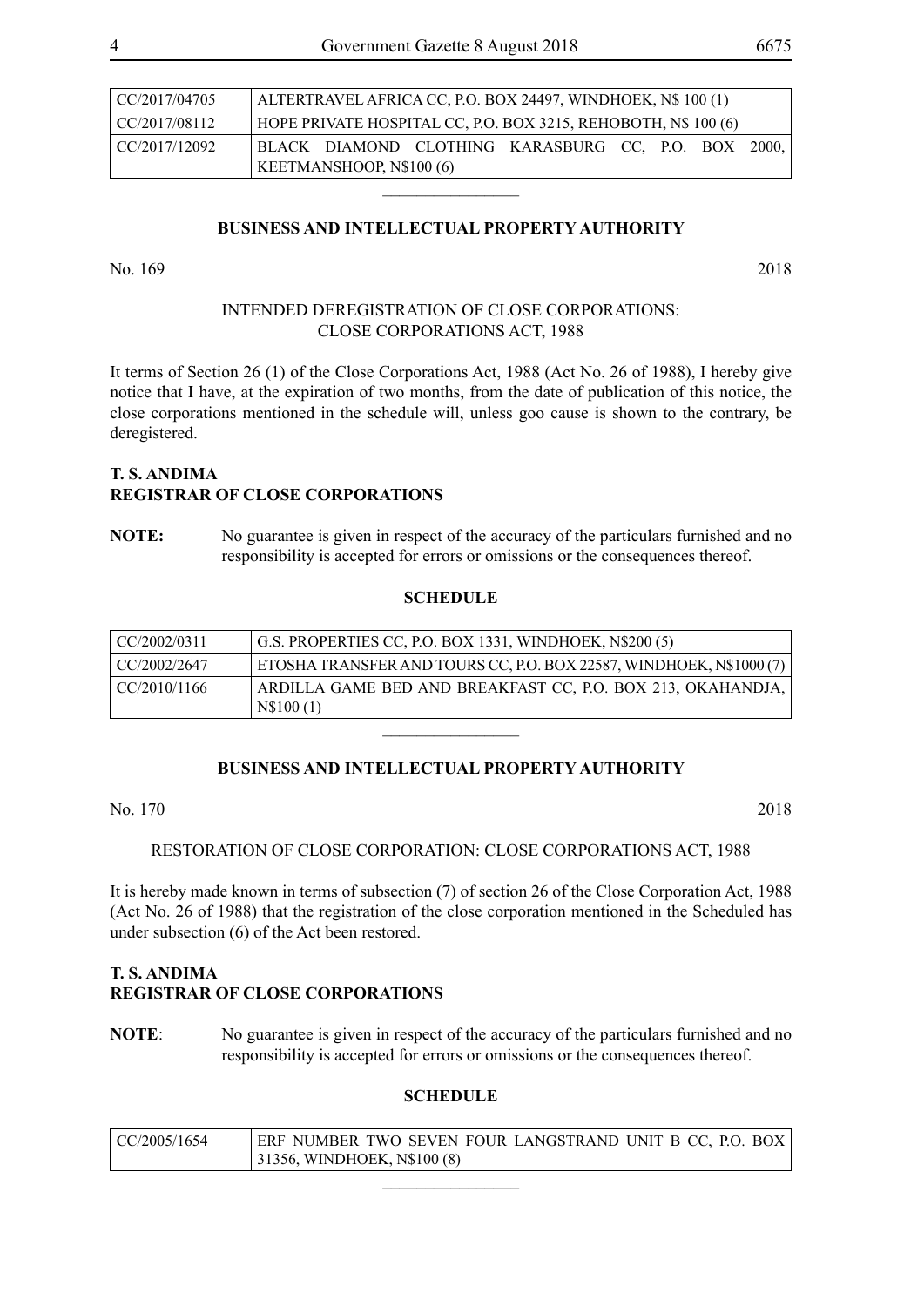No. 171 2018

FINAL DEREGISTRATION OF COMPANIES: COMPANIES ACT, 2004

In terms of section 74 of the Companies Act, 2004 (Act No. 28 of 2004), I hereby give notice that a written statement to the effect that the company has ceased to carry on business and has no assets or liabilities, has been received from every company mentioned in the Schedule and that I have deregistered every such company under that section.

#### **T. S. ANDIMA REGISTRAR OF COMPANIES**

| 1968/0277 | BASS HOLDINGS (PTY) LTD, P. BOX 81905, OLYMPIA, WINDHOEK, N\$4000 (10)                                                       |
|-----------|------------------------------------------------------------------------------------------------------------------------------|
| 1974/1101 | THEO NICOLSON (PTY) LTD, P.O. BOX 97343, MAERUA MALL, WINDHOEK,<br>N\$4000 (10)                                              |
| 1987/0030 | SCHLESSIEN 483 (PTY) LTD, P.O. BOX 2558, WINDHOEK, N\$4000 (8)                                                               |
| 1993/0138 | NAMIBIA PARCEL SERVICES (PTY) LTD, P.O. BOX 97343, MAERUA MALL,<br>WINDHOEK, N\$4000 (7)                                     |
| 1995/0264 | NORTHERN ELECTRICITY (PTY) LTD, P.O. BOX 97401, MAERUA MALL,<br>WINDHOEK, N\$4000 (4)                                        |
| 1998/0526 | KALAHARI BUSH-BREAKS (PTY) LTD, P.O. BOX 30, WINDHOEK, N\$4000 (1)                                                           |
| 1998/0200 | KUNENE FOOD MANUFACTURING (PTY) LTD, P.O. BOX 90001, KLEIN<br>WINDHOEK, WINDHOEK, N\$4000 (3)                                |
| 1999/0570 | NORTHERN ELECTRICITY ENTERPRISES (PTY) LTD, P.O. BOX 97401,<br>MAERUA MALL, WINDHOEK, N\$4000 (4)                            |
| 2000/0273 | DRAGNMA FISHERIES CO. (PTY) LTD, EDIFICIO 54, APART 604, C.<br>CIENFVEGOS, HAVANA DEL ESTE, CIVDAD HAVANA, CUBA, N\$1000 (1) |
| 2000/0613 | ICON INVESTMENTS LMITED, P.O. BOX 97401, MAERUAMALL, WINDHOEK,<br>N\$1000 (6)                                                |
| 2000/0100 | ICON RENTALS (PTY) LTD, P.O. BOX 97401, MAERUA MALL, WINDHOEK,<br>N\$1000(8)                                                 |
| 2000/0492 | LÜDERITZ TUNA (PTY) LTD, P.O. BOX 90757, KLEIN WINDHOEK,<br>WINDHOEK, N\$4000 (1)                                            |
| 2000/0257 | REHO ELECTRICITY (PTY) LTD, P.O. BOX 9740, MAERUAMALL, WINDHOEK,<br>N\$1000(4)                                               |
| 2001/0239 | ICON HOLDINGS (PTY) LTD, P.O. BOX 97401, MAERUA MALL, WINDHOEK,<br>N\$1000 (6)                                               |
| 2002/0261 | DUIKER INVESTMENTS SEVENTY SIX (PTY) LTD, P.O. BOX 97401, MAERUA<br>MALL, WINDHOEK, N\$1000 (6)                              |
| 2004/0531 | JAVA ISLAND INVESTMENTS (PTY) LTD, P.O. BOX 2184, WINDHOEK,<br>N\$4000 (6)                                                   |
| 2005/0770 | FVC TRANSPORT (PTY) LTD, P.O. BOX 30, WINDHOEK, N\$4000 (7)                                                                  |
| 2005/0693 | STARTING RIGHT INVESTMENTS SEVENTY ONE (PTY) LTD, P.O. BOX 1571,<br>WINDHOEK, N\$4000 (6)                                    |
| 2005/0724 | ELEPHANT CROSSING (PTY) LTD, P.O. BOX 2184, WINDHOEK, N\$4000 (10)                                                           |
| 2005/0267 | NAMIBIA SKY SHUTTLE (PTY) LTD, P.O. BOX 2184, WINDHOEK, N\$4000 (7)                                                          |
| 2006/0266 | DAYTON INVESTMENTS (PTY) LTD, P.O. BOX 90001, KLEIN WINDHOEK,<br>WINDHOEK, N\$4000 (6)                                       |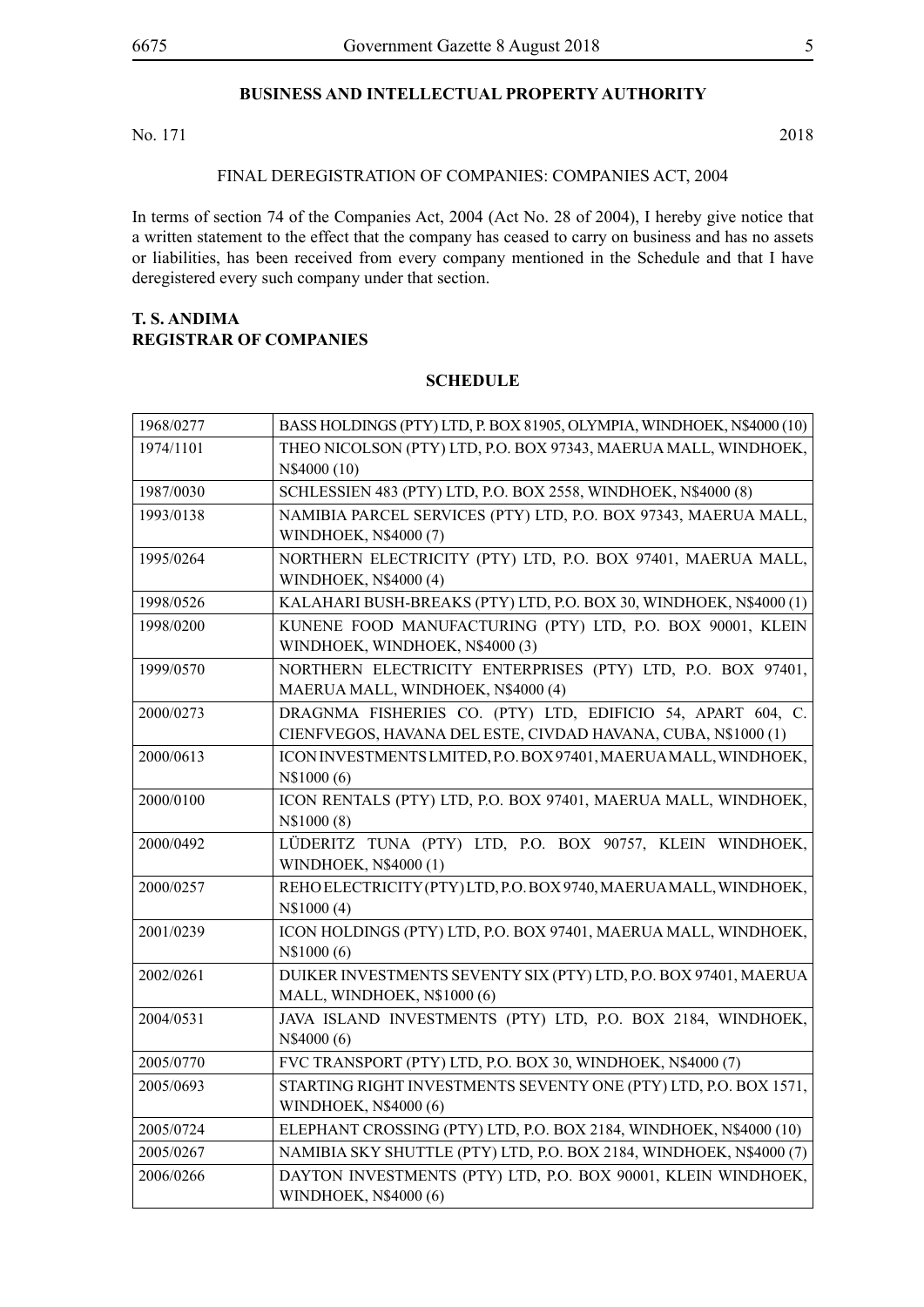| 2006/0184    | NAMIBIAN DIVING SERVICES (PTY) LTD, P.O.BOX 4440, WALVIS BAY,<br>N\$4000 (6)                                  |
|--------------|---------------------------------------------------------------------------------------------------------------|
| 2007/0658    | SONGAI MINING (NAMA SOUTH) (PTY) LTD, P.O. BOX 24305, WINDHOEK,<br>N\$4000 (2)                                |
| 2007/0660    | SONGAI MINING (KAROO NORTH) (PTY) LTD, P.O. BOX 24305, WINDHOEK,<br>N\$4000 (2)                               |
| 2007/0657    | SONGAI MINING (NAMA NORTH) (PTY) LTD, P.O. BOX 24305, WINDHOEK,<br>N\$4000 (2)                                |
| 2007/0124    | REHOBOTH MEDICAL PRACTICE INCORPORATED, P.O. BOX 24305,<br>WINDHOEK, N\$4000 (9)                              |
| 2008/0641    | TLP INVESTMENTS EIGHTY NINE (PTY) LTD, P.O. BOX 30, WINDHOEK,<br>N\$4000 (6)                                  |
| 2009/0283    | INFOPICTURE CONSULTING (PTY) LTD, P.O. BOX 81905, OLYMPIA,<br>WINDHOEK, N\$4000 (10)                          |
| 2010/0390    | BAHARICOM DEVELOPMENT COMPANY NAMIBIA (PTY) LTD, P.O. BOX<br>2184, WINDHOEK, N\$4000 (6)                      |
| 2011/0757    | SHELFCO ONE ZERO TWO (PTY) LTD, P.O. BOX 1571, WINDHOEK, N\$4000 (6)                                          |
| 2012/0794    | TUYE PROPERTY INVESTMENTS TWENTY SIX (PTY) LTD, P.O. BOX 30,<br>WINDHOEK, N\$4000 (6)                         |
| 2012/0214    | WILRU INVESTMENTS ONE HUNDRED AND FIFTY EIGHT (PTY) LTD,<br>P.O.BOX 97401, MAERUA MALL, WINDHOEK, N\$4000 (6) |
| 2012/0532    | CREATIF MARKETING (PTY) LTD, P.O. BOX 9851, WINDHOEK, N\$4000 (9)                                             |
| 2012/0963    | SHELFCO ONE ONE NINE (PTY) LTD, P.O.B OX 12, WALVIS BAY, N\$4000 (6)                                          |
| 2013/0720    | ISSUE SOFTWARE (NAMIBIA) (PTY) LTD, P.O. BOX 9851, WINDHOEK,<br>N\$4000 (9)                                   |
| 2014/0516    | DE SOUSA INVESTMENT CC, P.O. BOX 2184, WINDHOEK, N\$4000 (6)                                                  |
| 2014/0129    | RITZ PROPERTIES (PTY) LTD, P.O BOX 2184, WINDHOEK, N\$4000 (8)                                                |
| 2014/0493    | RUBEUS STUD FARMING (PTY) LTD, P.O. BOX 97401, MAERUA MALL,<br>WINDHOEK, N\$4000 (1)                          |
| 2014/0677    | AFRICAN LUBRICANTS GROUP (PTY) LTD, P.O. BOX 21683, WINDHOEK,<br>N\$4000 (10)                                 |
| 2015/0814    | KAREE INVESTMENTS ONE NINE TWO (PTY) LTD, P.O. BOX 30, WINDHOEK,<br>N\$4000 (6)                               |
| 2015/0971    | GOLDEN WINGS AVIATION (PTY) LTD, P.O. BOX 81905, OLYMPIA,<br>WINDHOEK, N\$4000 (7)                            |
| 2015/0509    | KAREE INVESTMENTS ONE SEVEN SEVEN (PTY) LTD, P.O. BOX 97401,<br>MAERUA MALL, WINDHOEK, N\$4000 (6)            |
| 2015/0113    | DRAUGHTMASTER GENETICS (PTY) LTD, P.O. BOX 97401, MAERUA MALL,<br>WINDHOEK, N\$4000 (10)                      |
| 2015/1048    | HORIZON BALLOONING (PTY) LTD, P.O. BOX 2558, WINDHOEK, N\$4000 (6)                                            |
| 2015/0796    | KAREE INVESTMENTS ONE EIGHT SIX (PTY) LTD, P.O. BOX 30, WINDHOEK,<br>N\$4000 (6)                              |
| 2016/1424    | SERVE INVESTMENTS ONE ZERO NINE (PTY) LTD, P.O. BOX 21683,<br>WINDHOEK, N\$4000 (6)                           |
| 2016/0589    | MIMIC INVESTMENTS ELEVEN (PTY) LTD, P.O. BOX 2558, WINDHOEK,<br>N\$4000 (6)                                   |
| 2017/0119    | CATHRAL INVESTMENTS TWELVE (PTY) LTD, P.O. BOX 81588, OLYMPIA,<br>WINDHOEK, N\$4000 (6)                       |
| 21/2012/0447 | PHARMACCESS NAMIBIA (INCORPORATED ASSOCIATION NOT FOR<br>GAIN), P.O. BOX 21683, WINDHOEK, NIL NIL             |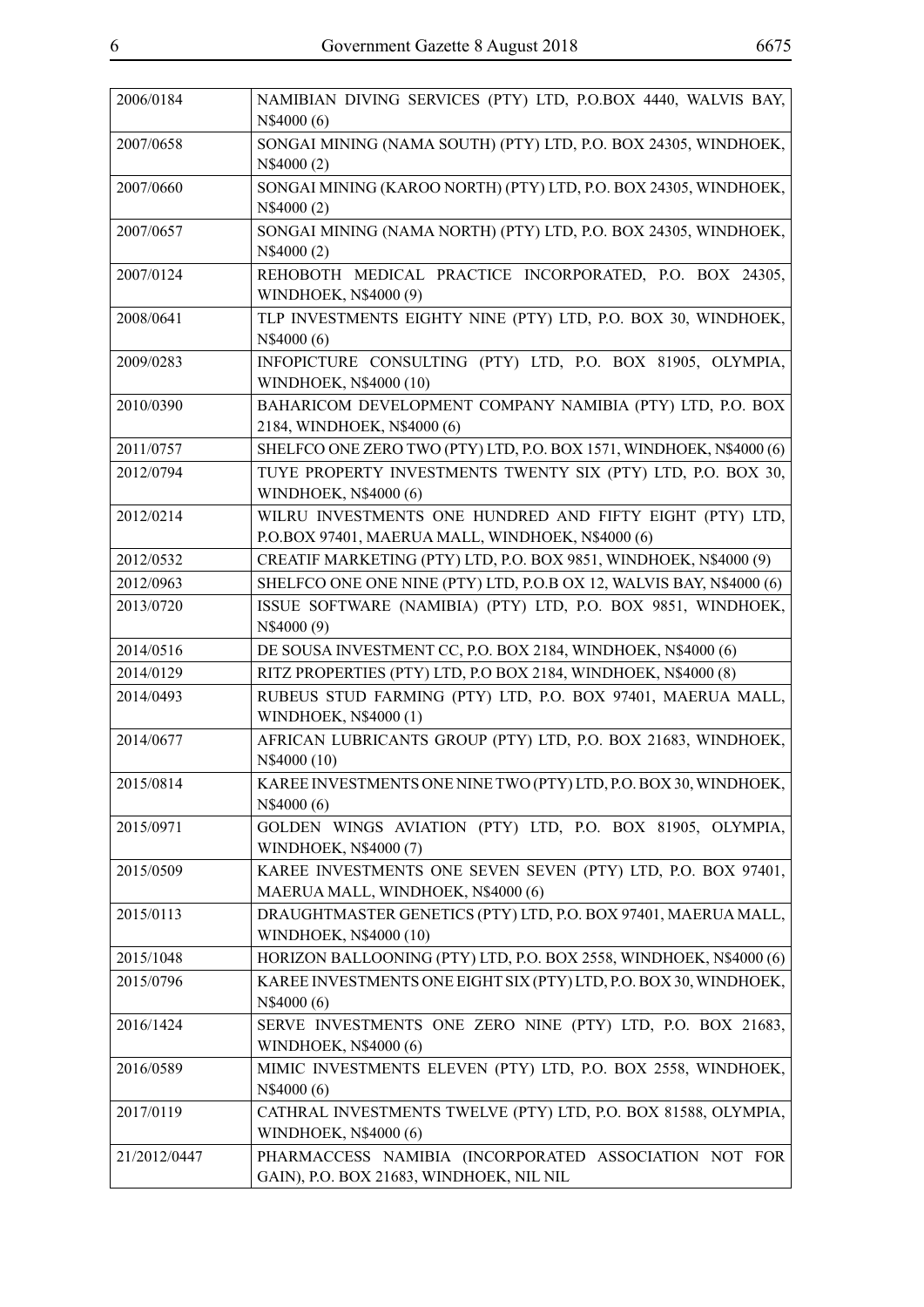| 21/2004/0607    | DEUTSCHES SCHULERHEIM SWAKOPMUND PARENT<br><b>PRIVATES</b>        |  |  |  |  |  |
|-----------------|-------------------------------------------------------------------|--|--|--|--|--|
|                 | ASSOCIATION (INCORPORATED ASSOCIATION NOT FOR GAIN), P.O. BOX     |  |  |  |  |  |
|                 | 81905, OLYMPIA, WINDHOEK, NIL, NIL                                |  |  |  |  |  |
| F/07975804      | EXPLORATION (LÜDERITZ BASIN) LIMITED, P. O. BOX 3516, WINDHOEK,   |  |  |  |  |  |
|                 | N\$ 1000 (2)                                                      |  |  |  |  |  |
| F/1988/07198    | RICHLAB (PTY) LTD, P.O. BOX 97401, MAERUA MALL, WINDHOEK, N\$4000 |  |  |  |  |  |
|                 | (10)                                                              |  |  |  |  |  |
| F/2005/34151082 | <b>STICHTING</b><br>(INCORPORATED<br>PHARMACCESS INTERNATIONAL    |  |  |  |  |  |
|                 | ASSOCIATION NOT FOR GAIN), P.O. BOX 21683, WINDHOEK, NIL, NIL     |  |  |  |  |  |

 $\frac{1}{2}$ 

No. 172 2018

#### DISSOLUTION OF COMPANIES: COMPANIES ACT, 2004

In terms of section 425(2) of the Companies Act, 2004 (Act No. 28 of 2004), I hereby give notice that the dissolution of the companies mentioned in the Schedule have been recorded.

# **T. S. ANDIMA REGISTRAR OF COMPANIES**

**NOTE:** No guarantee is given in respect of the accuracy of the particulars furnished and no responsibility is accepted for errors or omissions or the consequences thereof.

| 1975/0175 | MONTAPEX DISTRIBUTORS (PTY) LTD, P.O. BOX 30, WINDHOEK            |
|-----------|-------------------------------------------------------------------|
| 1981/0074 | AFRICON ATLANTIC (PTY) LTD, P.O. BOX 30, WINDHOEK                 |
| 1982/0017 | RETAIL APPAREL (NAMIBIA) (PTY) LTD, P.O. BOX 47, WINDHOEK         |
| 1986/0115 | AUTO PARK (PTY) LTD, P.O. BOX 1857, WINDHOEK                      |
| 1986/0105 | AUTOMATIVE (PTY) LTD, P.O. BOX 30, WINDHOEK                       |
| 1987/0211 | PRIME PROPERTIES (PTY) LTD, P.O. BOX 30, WINDHOEK                 |
| 1987/0103 | KESSLER CAR HIRE (PTY) LTD, P.O. BOX 2558, WINDHOEK               |
| 1987/0214 | NAMSALT MINING (PTY) LTD, P.O. BOX 1571, WINDHOEK                 |
| 1987/0011 | OCEAN DIAMOND MINING OF NAM (PTY) LTD, P.O. BOX 47, WINDHOEK      |
| 1988/0067 | ELSMARK (NAMIBIA) COMMERCIAL WHOLESALERS (PTY) LTD, P.O. BOX      |
|           | 30, WINDHOEK                                                      |
| 1988/0187 | NAMHOLD (PTY) LTD, P.O. BOX 1571, WINDHOEK                        |
| 1989/0056 | REALTIME (NAMIBIA) (PTY) LTD, P.O. BOX 40330, AUSSPANNPLATZ,      |
|           | <b>WINDHOEK</b>                                                   |
| 1989/0193 | PROFOOD HOLDINGS (PTY) LTD, P.O. BOX 2558, WINDHOEK               |
| 1989/0531 | STUDIOGRAPHIX NAMIBIA (PTY) LTD, P.O. BOX 2184, WINDHOEK          |
| 1989/0389 | HANDH OF SWEDEN AB (NAMIBIA) (PTY) LTD, P.O. BOX                  |
| 1989/0300 | AFRICAN ENERGY DISTRIBUTORS, P.O. BOX 47, WINDHOEK                |
| 1990/0341 | GALAXY TRADING (PTY) LTD, P.O. BOX 47, WINDHOEK                   |
| 1990/0645 | IMEXCO (PTY) LTD, P.O. BOX 24127, WINDHOEK                        |
| 1990/0053 | NAMIBIAN ELECTRONIC INDUSTRIES (PTY) LTD, P.O. BOX 1571,          |
|           | <b>WINDHOEK</b>                                                   |
| 1991/0155 | CEDARO AVIATION (PTY) LTD, P.O. BOX 30116, PIONIERSPARK, WINDHOEK |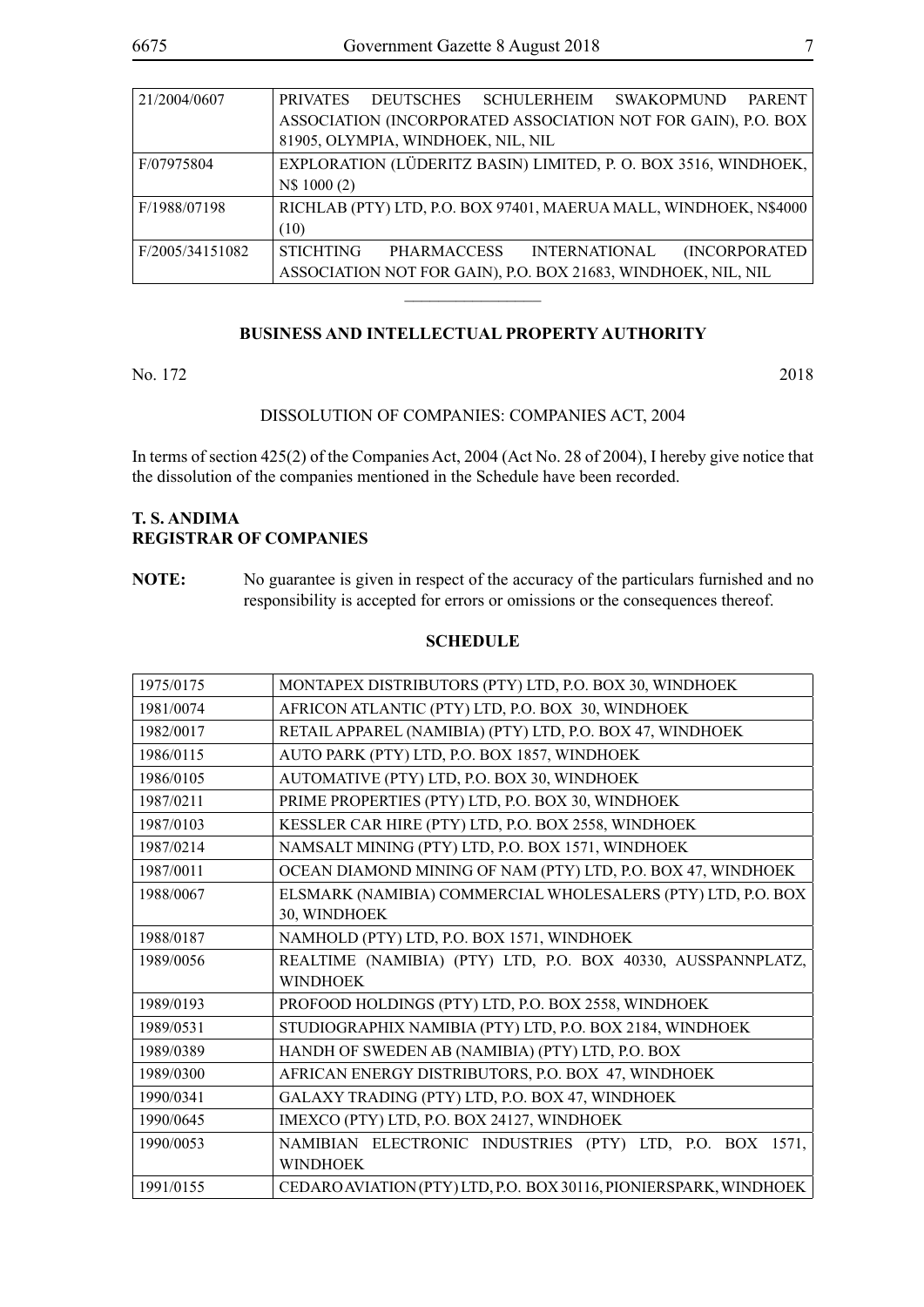| 1991/0511 | FILTER SYSTEMS AND SERVICES (PTY) LTD, P.O. BOX 1571, WINDHOEK                                                         |
|-----------|------------------------------------------------------------------------------------------------------------------------|
| 1991/0149 | IRON AND STEEL (NAMIBIA) (PTY) LTD, P.O. BOX 2558, WINDHOEK                                                            |
| 1991/0394 | PACIFIC BEST (NAMIBA) (PTY) LTD, P.O. BOX 2558, WINDHOEK                                                               |
| 1991/0306 | INTERCONTINENTAL FREIGHT FORWARDERS (PTY) LTD, P.O. BOX 1571,                                                          |
|           | <b>WINDHOEK</b>                                                                                                        |
| 1991/0157 | WATCH AND ALLIED SERVICES (PTY) LTD, P.O. BOX 1571, WINDHOEK                                                           |
| 1993/0192 | NAMIBIA TRAVELA ND TOUR AGENCY (PTY) LTD, P.O. BOX 24305,                                                              |
|           | <b>WINDHOEK</b>                                                                                                        |
| 1993/0499 | BIG DADDY (PTY) LTD, P.O. BOX 2184, WINDHOEK                                                                           |
| 1993/0146 | NATURAL PHARMACEUTICALS NAMIBIA (PTY) LTD, P.O. BOX 1571,                                                              |
|           | <b>WINDHOEK</b>                                                                                                        |
| 1993/0187 | ECOTOUR (PTY) LTD, P.O. BOX 30, WINDHOEK                                                                               |
| 1993/0544 | CONSTRUCTION PLANT AND SERVICES (PTY) LTD, P.O. BOX 1571,<br><b>WINDHOEK</b>                                           |
| 1993/0709 | NAUTILUS TRAWLING (PTY) LTD, P.O. BOX 47, WINDHOEK                                                                     |
| 1993/0354 | NAMIBIA TOURIST RENDEZVOUS (PTY) LTD, P.O. BOX 30, WINDHOEK                                                            |
| 1994/0109 | KELNIC CONSTRUCTION GENERAL AND MARINE ENGINEERING (PTY)                                                               |
|           | LTD, P.O. BOX 30, WINDHOEK                                                                                             |
| 1994/0077 | BEST PRICE (PTY) LTD, P.O. BOX 2184, WINDHOEK                                                                          |
| 1994/0491 | CHEMKOR (PTY) LTD, P.O. BOX 365, WINDHOEK                                                                              |
| 1995/0031 | OSHI FISHING (PTY) LTD, P.O. BOX 30, WINDHOEK                                                                          |
| 1995/0291 | PASTA NAMIBIA (PTY) LTD, P.O. BOX 47, WINDHOEK                                                                         |
| 1995/0311 | MN CONSTRUCTION (PTY) LTD, P.O. BOX 1571, WINDHOEK                                                                     |
| 1995/0265 | WINDHOEK CONTINENTAL BUTCHERY (PTY) LTD, P.O. BOX 1571,                                                                |
|           | <b>WINDHOEK</b>                                                                                                        |
|           |                                                                                                                        |
| 1996/0271 | COASTAL TIMBERS AND BOARDS (PTY) LTD, P.O.BOX 2184, WINDHOEK                                                           |
| 1996/0205 | PHANTOM ENTERPRISES (PTY) LTD, P.O. BOX 2184, WINDHOEK                                                                 |
| 1996/0440 | H.R.P. DISTRIBUTION SERVICES NAMIBIA (PTY) LTD, P.O. BOX 30,<br><b>WINDHOEK</b>                                        |
| 1997/0111 |                                                                                                                        |
| 1998/0358 | LITTLE KALAHARI OSTRICH FARM (PTY) LTD, P.O. BOX 1571, WINDHOEK                                                        |
| 1998/0034 | NAMIBIA CASH LOAN HOLDINGS (PTY) LTD, P.O. BOX 1571, WINDHOEK<br>QUADRANGLE NAMIBIA (PTY) LTD, P.O. BOX 30, WINDHOEK   |
| 1999/0176 | CAREWELL CLINIC HOLDINGS (NAMIBIA) (PTY) LTD, P.O. BOX 2184,                                                           |
|           | <b>WINDHOEK</b>                                                                                                        |
| 1999/0516 | BLACK SQUARE AUTO ENGINEERING (PTY) LTD, P.O. BOX 1571,                                                                |
| 1999/0276 | <b>WINDHOEK</b><br>ECV STATIONERS NAMIBIA (PTY) LTD, P.O. BOX 2184, WINDHOEK                                           |
| 1999/0066 | ETUSIS MARBLE (PTY) LTD, P.O. BOX 47, WINDHOEK                                                                         |
| 1999/0231 | NAMIBIA GAMES TECHNOLOGY (PTY) LTD, P.O. BOX 30, WINDHOEK                                                              |
| 1999/0222 | PENJO INVESTMENTS (PTY) LTD, P.O. BOX 2558, WINDHOEK                                                                   |
| 2000/0595 | TANTALITE VALLEY MINING (PTY) LTD, P.O. BOX 30, WINDHOEK                                                               |
| 2000/0315 | ANMAR LANDGOED (PTY) LTD, P.O. BOX 313, KARASBURG                                                                      |
| 2000/0352 | BLUE OCEAN PRODUCTS (PTY) LTD, P.O. BOX 47, WINDHOEK                                                                   |
| 2001/0117 | NAMIBIA TOURISM AND INFORMATION CENTRE (PTY) LTD, P.O. BOX 30,                                                         |
|           | <b>WINDHOEK</b>                                                                                                        |
| 2003/0280 | AQUATIC FISHING (PTY) LTD, P.O. BOX 14, WALVIS BAY                                                                     |
| 2003/0607 | MICC HOUSE NAMIBIA (PTY) LTD, P.O. BOX 5995 1715, WELTERVREDEN                                                         |
|           | PARK, SOUTH AFRICA                                                                                                     |
| 2004/0618 | PNIAPRO PLASTIC CONVERTERS (PTY) LTD, P.O. BOX 156, WINDHOEK<br>NAMJACK INVESTMENTS (PTY) LTD, P.O. BOX 4189, WINDHOEK |